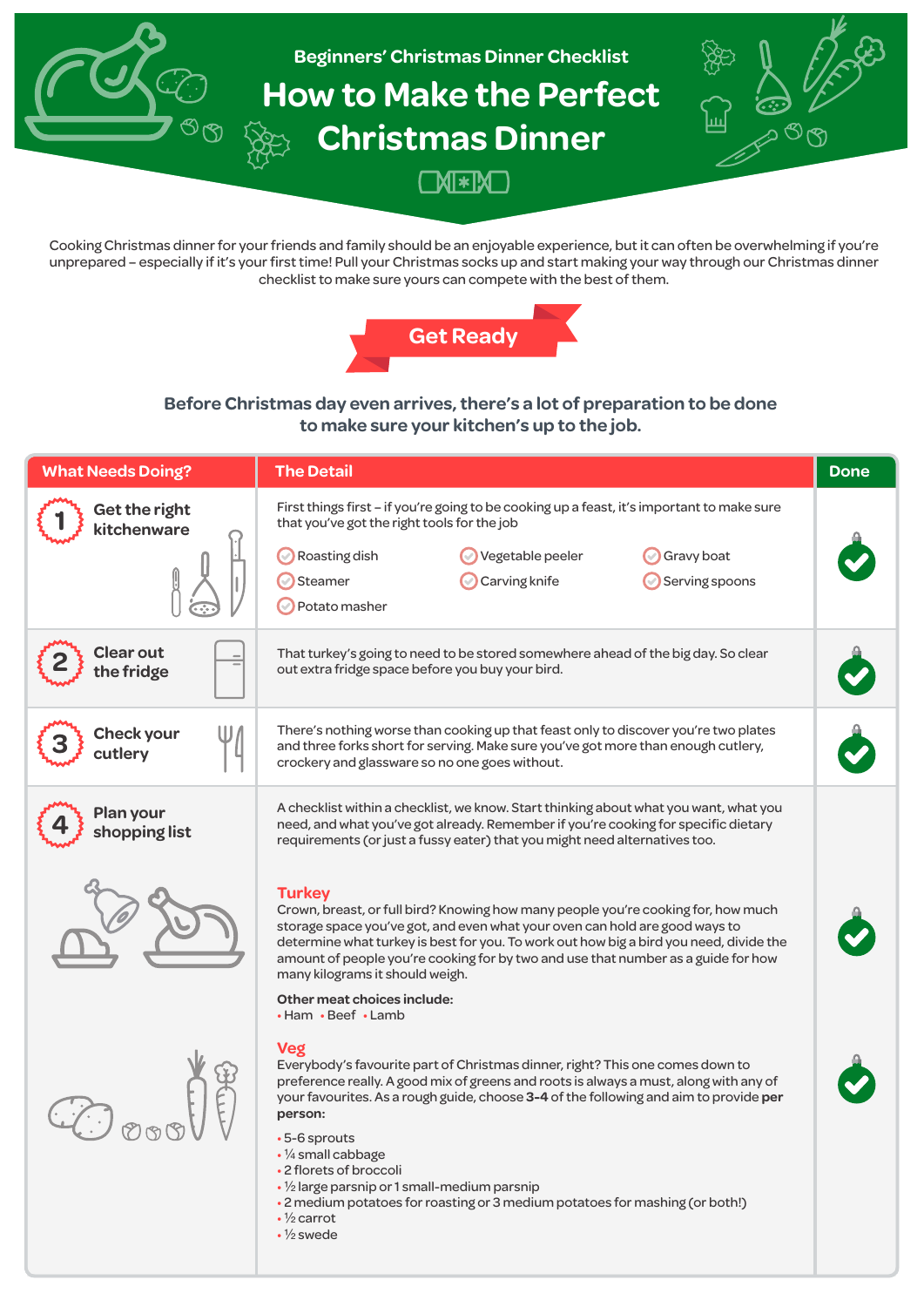## **What Needs Doing?**



**Plan your shopping list Continued**









### **Sides**

Not to be missed, sides can often make or break the plate when it comes to Christmas dinner. Festive favourites include:

- Gravy
- Stuffing
- Pigs in blankets
- Chestnuts
- Sauce: Turkey cranberry or bread sauce
	- Beef horseradish or mustard Ham – mustard
		- Lamb mint

### **Drinks**

Perfect for washing down the remnants of a successful dinner, there's nothing like a good drink accompaniment for Christmas dinner. Top off your table with:

- Prosecco or champagne
- Wine
- Beer

# **Desserts**

Just when you thought you couldn't eat anymore, in comes dessert. Having a selection of festive favourites should leave everyone taken care of. Pick at least two from these treats:

- Christmas pudding
- Yule log
- Trifle
- Mince pies
- Cheese and crackers

## **Vegetarian, Vegan and Gluten Free Alternatives**

If you've got vegetarian or vegan guests, or those with specific dietary requirements including gluten and dairy free options, remember to cater for them too. Common alternatives include:

- Mushroom stuffing
- Parsnip, cranberry and chestnut loaf
- Nut roast
- Gluten-free gravy
- Cranberry, maple and pecan pudding



| <b>What Needs Doing?</b> | <b>The Detail</b>                                                                                                                                                                                                                                                                                                                                                                             | <b>Done</b> |
|--------------------------|-----------------------------------------------------------------------------------------------------------------------------------------------------------------------------------------------------------------------------------------------------------------------------------------------------------------------------------------------------------------------------------------------|-------------|
| <b>Morning</b>           | If your turkey is frozen, now's the time to take it out to defrost. Make sure that it's<br>covered over, place on a plate and leave out in a cool room for around 10-24 hours,<br>depending on size.<br>Defrosting it in the fridge? You'll need to start the defrosting process at least a<br>day earlier.                                                                                   |             |
| <b>Afternoon</b>         | Do as much pre-Christmas Day prep as you can. Things you can make and keep in<br>the fridge:<br>• Stuffing: Make the mixture ready to add to the turkey tomorrow<br>• Peel and chop the carrots, parsnips, broccoli and cabbage<br>• Make your cranberry and/or bread sauce<br>• Making your own pigs in blankets? Prep them now<br>• Make any homemade desserts, ready for baking or serving |             |